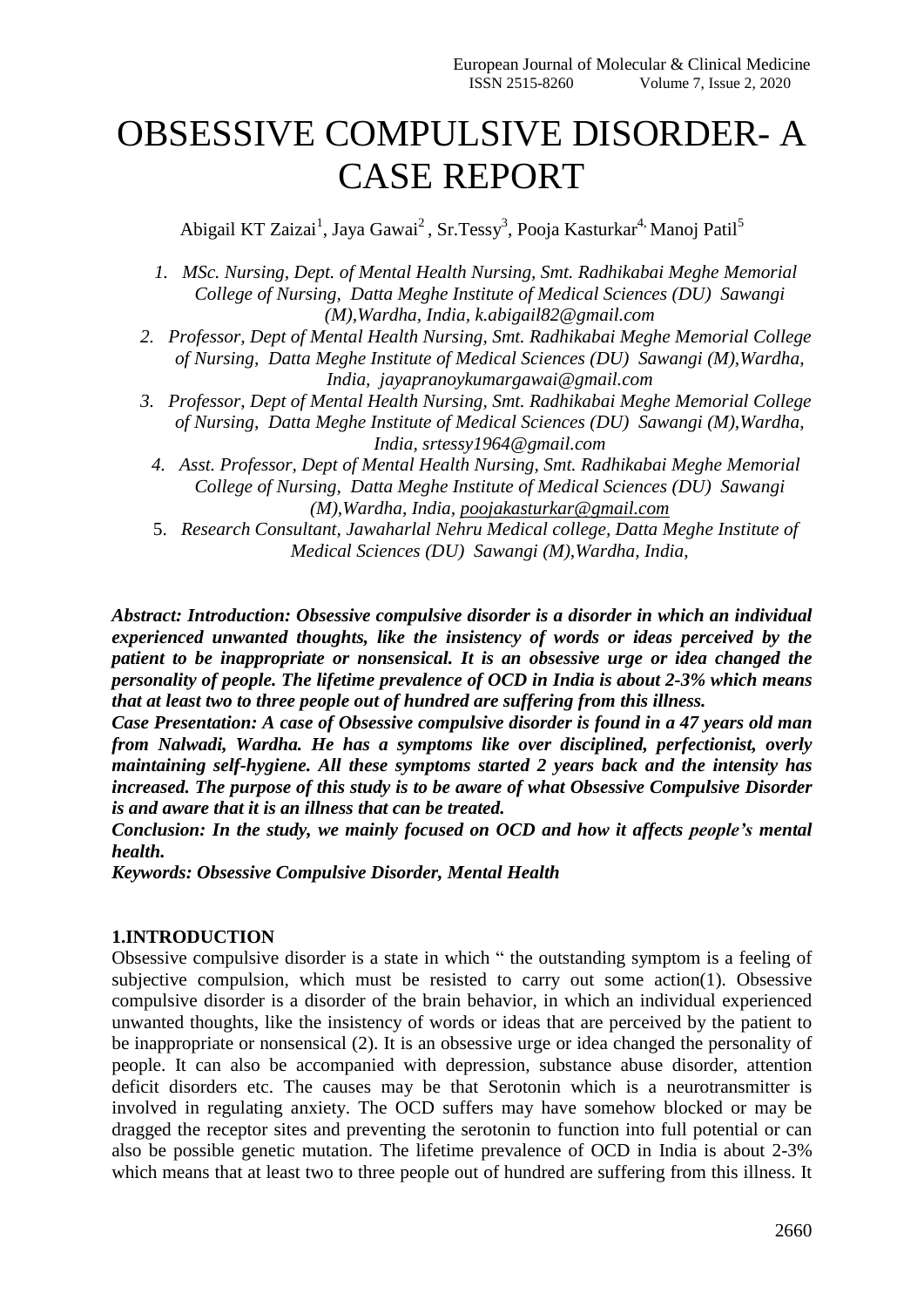usually starts from the age of 20 years however it can occur at any age including as early as 2 yrs of again children. Prior to 1984, obsessive compulsive disorder (OCD) was considered to be one of a rare disorder and one that is difficult treat difficult to treat(3).

# **2.CASE HISTORY**

The patient was apparently asymptomatic 2 years back when he was working in a private company. He was fired from his job when his boss wrongly claimed he was irresponsible to work to the higher authority as he wanted to replace him. He later worked as a clerk in hn his wife uncle's private school. Although got a new a job, he cannot get over the wrong things that had happened to him at his old job and due to his embarrassing traumatic past he'd get irritated, stress and anxiety over every trivial matters. He also shows symptoms of obsessive compulsive disorder by maintaining self-disciplined and devoting himself to his new found job in fear of loosing the new job again which goes a little overboard for a while and later become extremely overboard towards everything. he would get violent and aggressive towards his family over little things and would hit them if they don't do it the way he wanted it to be. Although he wants everything to be perfect, he couldn't complete a task due to his difficulty in concentration and would get more irritated. He doesn't want to be around people and isolate himself even from his family. He doesn't want to get involved in any social functions either. Due to his behaviour changed, he is in a borderline to lose his new job as well. The fear of losing his new job again increases his stress and anxiety He was taken to AVBRH Psychiatric OPD by his wife and was admitted on the same day. He was later diagnosed as Obsessive compulsive disorder.

# 3. CHIEF COMPLAINTS

Extremely self disciplined Perfectionist Lack of concentration Stress Anxiety Becoming violent if given any advised regarding his behaviour

# 4. PRESENT PSYCHIATRIC HISTORY

*Onset:* 2 years ago *Duration*: 2 years ago till date *Course:* Continuous *Intensity:* Increasing *Predisposing factors:* No history of OCD or mental illness in the family *Precipitating factors:* Patient was fired from his job by his boss 2 and half years ago *Perpetuating factor:* Stress related to losing his job and the remaining fear of losing his new job.

5. ASSOCIATED DISTURBANCES Sleep disturbance Aggressiveness Difficulty completing task Loss of interaction Self Isolation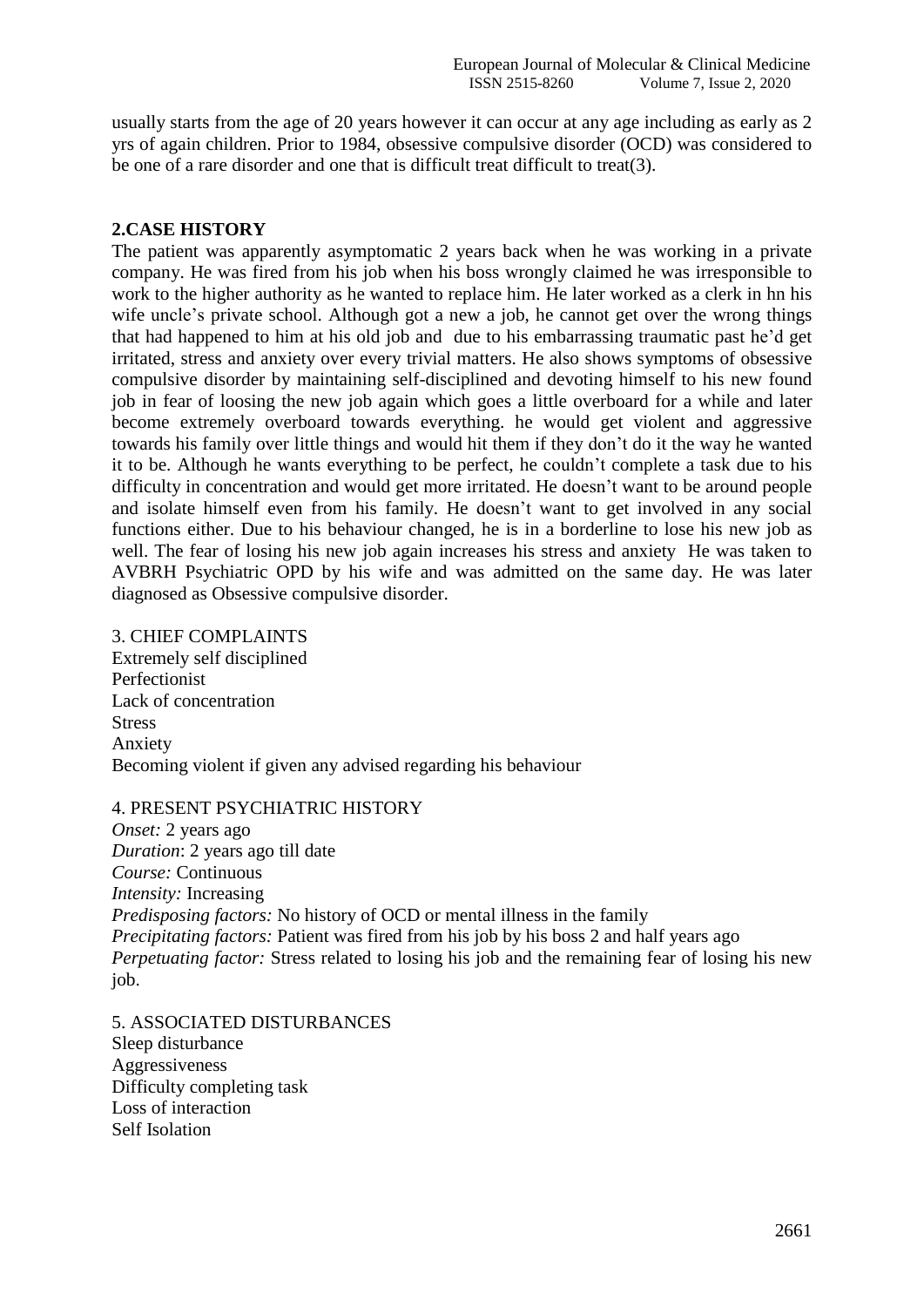European Journal of Molecular & Clinical Medicine ISSN 2515-8260 Volume 7, Issue 2, 2020



## 6. LIFE CHART 45-47yrs

1-44yrs

Perfectionsim Self Disciplined Repetitive grooming and cleaning **Stress** Anxiety Difficulty completing task Irritability Sleep disturbances Violent over trivial matters

## 7. HISTORY OF OTHER ILLNESS

The patient doesn't have any other chronic physical illness.

## 8. FAMILY HISTORY

The patient belongs to a nuclear middle class family. He lives with his wife and two sons in their home in Nalwadi, Wardha. He is working as a clerk in private school and is the breadwinner of the family. His wife owns a small grocery shop at their house and his two sons were still a students.

## 9. SUBSTANCE USE HISTORY

The patient occasionally drinks alcohol but very rarely. Accept for alcohol he does not smoke or chew tobacco.

#### 10. MARITAL HISTORY

The patient got arranged non-consanguineous marriage by his parents choice. He has been married for 17 yrs now.

#### 11. PREMORBID PERSONALITY

- *A) Interpersonal relationship with family members, friends, colleagues:* Socially well adjusted.
- *B) Introvert/extrovert:* Extrovert
- *C) Use of leisure time:* Reading news paper, watching TV, occasionally playing cricket with sons.
- *D) Predominant mood:* optimistic, cheerful, stable
- *E) Attitude to others:* Polite and having good manners towards others.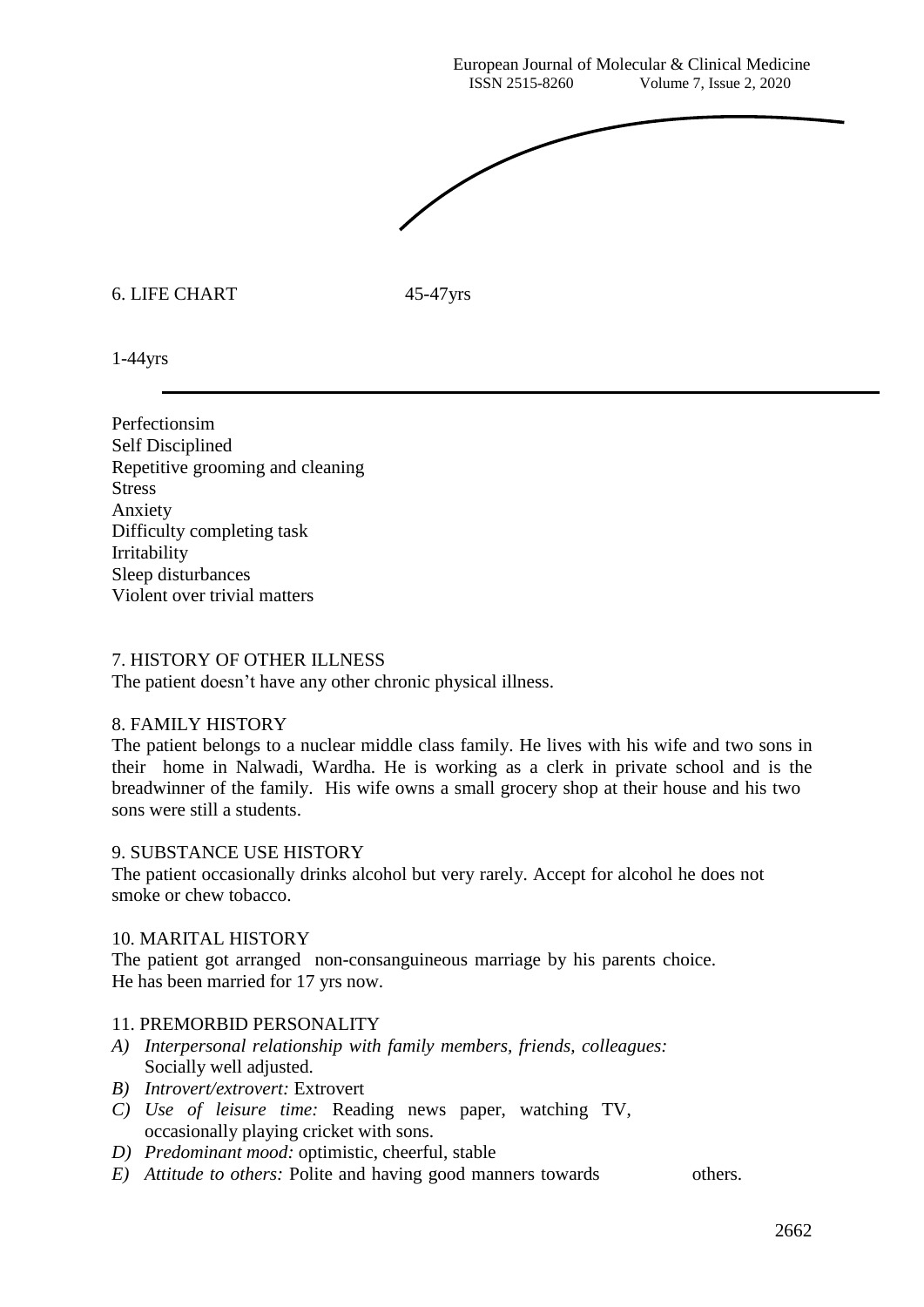- *F) Attitude to self:* Confident
- *G) Attitude to work and responsibility:* Sincere , hardworking
- *H) Moral and religious attitudes & behavior :* Following Hindu religion and practice all the religious ceremony.

# 12. MENTAL STATUS EXAMINATION

After examining with all the questions, it was found that the patient's Concentration, stream of thought and insight is impaired.

The Patient was asked to subtract numbers in which he was overwhelmed by the questions and was stress over the calculations ha made and find it very difficult to concentrate and work his brain on the simple calculations. He was asked about his illness in which he replies "I'm not sick, I was just getting a little irritated over trivial matters because I want everything to be perfect around me" that indicates his lack of insights.

# 13. NURSING DIAGNOSIS

- *-* Fear related to the possibility of loosing his new job.
- *-* Social isolation related to irritability.
- *-* Ineffective role performance related to strict disciplined and perfectionism.
- *-* Ineffective coping and interaction with family and society related to obsessive thoughts.
- *-* Knowledge deficit related to present mental health status.

## 14. TREATMENT

Early sessions were spent with the patient gathering some information and forming a working alliance. Although he showed a good response and finish his sentences and seemed focus on conversations, there was lack of concentration on the topic discussed and he refused to accept his mental illness. He was given Tablet Clomipramine 25mg once a day before bed.

In the weeks ahead, sessions concentrated on educating patients about OCD, the symptoms, possible causes and treatment. His drug dose Clomipramine was increased to 50mg the following week in which he also seems to show some positive response, he was more relaxed and calm.

Behavioral therapy with medications and supportive therapy to deal with his difficulties and problems were initiated for the next following week. And after several weeks he had shown some improvement his behaviour as his overboard grooming, frequent cleaning of his hospital bed and surroundings becomes a little less often.

## 15.DISCUSSION

This case is a little complicated as the patient shows various symptoms of obsessive compulsive disorder with stress and anxiety. While, Washing, shaving, routine screening, and concern for illness, danger, and doubt are frequently recorded signs of OCD initiation.4) As in this case, there is a complaints of stress towards every little things, fear of not doing his work perfectly, maintain extremely self-disciplined which at first doesn't bother his family but later when he becomes a little too overboard, his wife felt the needs to seek help. OCD is too often stereotyped, but by the majority it is not well known, and there are questions about the decisions that people make out of ignorance. People who had experience OCD often try to cope and keep it to themselves when they can no longer conceal the signs. That can make them feel more alone and make it harder to overcome the OCD. (5). As in this case, the symptoms of the patient had been ignored by the family for 2 years and the patient himself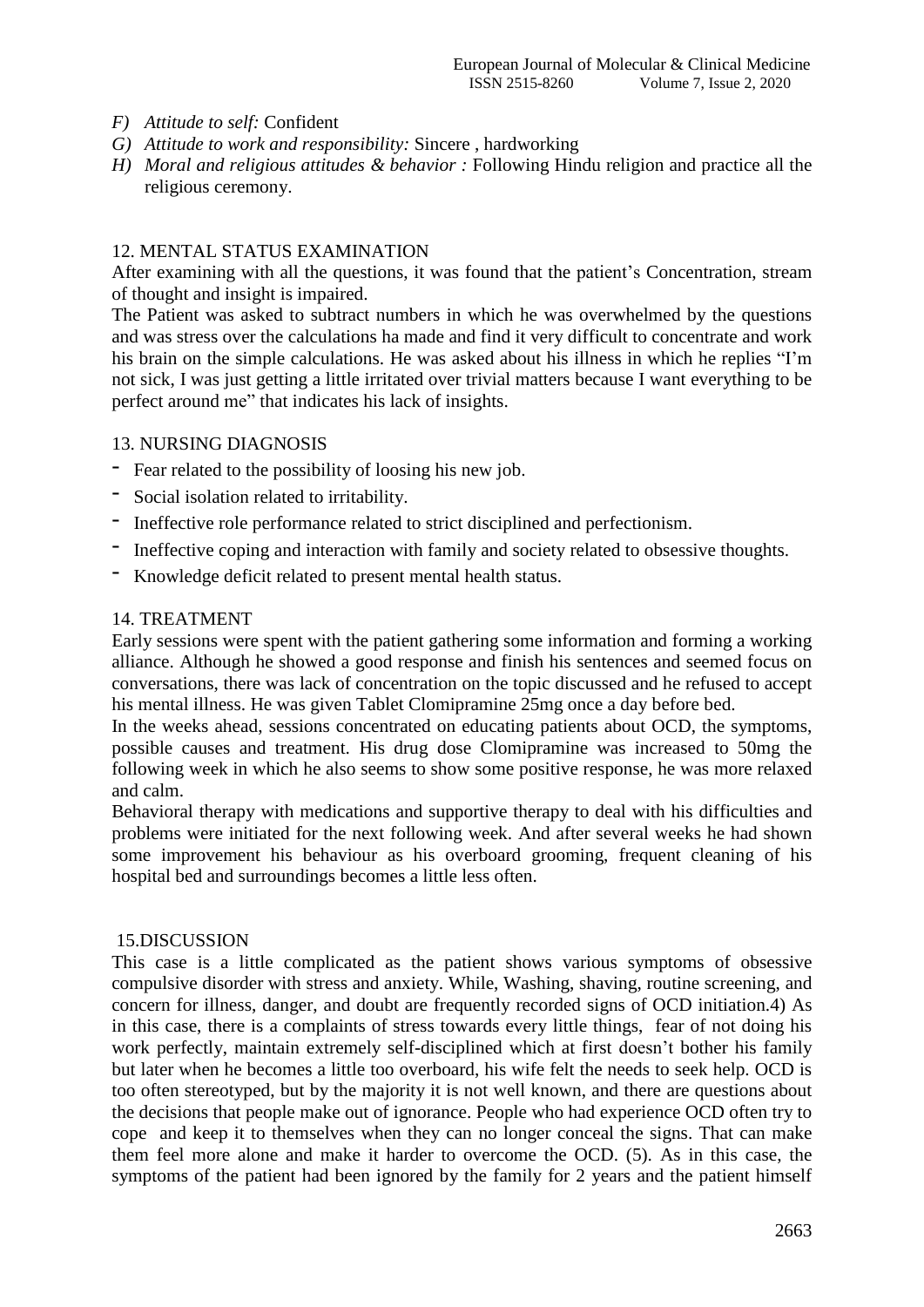trying hard to just cope with whatever was going on in his head. Mental health is not something to be taken lightly. It is as important as physical health.

A study by Ricciardi, et al. (6) ,Diagnoses of DSM-III - R Axis II following treatment for OCD is examined. After behavioral and/or pharmacological treatment of their OCD more than half of the patients in the study no longer met DSM-III - R criteria for personality disorders. The writers conclude that this poses concerns about the legitimacy of a diagnosis of Axis II in the face of OCD. One may even start asking how many people with personality disorders have had OCD undiagnosed? Rasmussen and Eisen (1) Some Axis I conditions find very high comorbidity in OCD patients. Thirty-one percent of patients surveyed were also diagnosed with major depression, and twenty-four percent had anxiety disorders.

P. Morgado, D. Freitas et.al (7) conducted a study by characterizing correlations of OCD symptoms with levels and stress scores of basal serum cortisol and perceived a questionnaire (PSS-10).The results also shown that the levels of cortisol and the PSS-10 stress scores were higher in controls in OCD patients. However, the Self-reported stress levels in the Yale – Brown Obsessive – Compulsive Scale  $(Y - BOCS)$  of patients using PSS-10 associated favorably with OCD severity. PSS-10 scores are correlated with the  $Y - BOCS$  obsessive component but not the compulsive component. Such findings support the importance of stress in the context of OCD, particularly for the obsessive symptoms. Various studies on different mental disorders and related factors are available (8-10). Gupta et al reported clinical practice guidelines for sleep disorders(11). Pal et al reported about recognition of major depressive disorder and its correlates among adult male patients in primary care(12). Prevalence of alcohol use disorders in hospitalised male patients was reported by Patel et al (13). The issues were also addressed in Global Burden of Disease Study(14,15,16).

# 16. CONCLUSION

Obsessive compulsive disorder (OCD) is a chronic psychiatric disorder characterised by recurrent intrusive thoughts or ideas and or repetitive compulsory behaviours. Obsessive compulsive disorders can sometimes i=be accompanies with other personality disorders, depression, anxiety disorders, post-traumatic stress disorder etc. In this case, the patient has lost his job after he was falsely blamed to be irresponsible at his job. He later got a new job at his wife uncle's private school but his embarrassment traumatic past had haunt him everyday of his life which ld him to get irritated, lack of concentration and developed symptoms of obsessive compulsive disorders with stress and anxiety disorder.

## **REFERENCES:**

- [1] R, Sreevani , A guide to mental health & psychiatric nursing,4th edition, Jaypee Publication, 2016; 224-25.
- [2] Kaplan & Saddocks, Synopsis of Psychiatry,11th edition, Wolters Klover, 2014.
- [3] Rasmussen SA, Eisen jL: Epidemiology of obsessive compulsive disorder. J. Clin. Psychiatry 1990; 10-13
- [4] Geller DA, Biederman J, Faraone S, Agranat A, Cradock K, Hagermoser L, et al. Developmental aspects of obsessive compulsive disorder: Findings in children, adolescents, and adults. J Nerv Ment Dis. 2001;189:471–7.
- [5] Katherine Elizabeth Arlington, Mental Illness on the Job: The Dilemma of Obsessive Copulsive Disorder in the Workplace & reducing the Stigma, New York University.
- [6] Ricciard i j N, Baer L, j enik e lVIA, Fisch er SC , Sho ltz D, Buttolph l\1L; Changes in DSM-III-R diagnosis following treatment of obsessive-compulsive disorder. Am .J. Psychiatry 1992; 149:829- 831